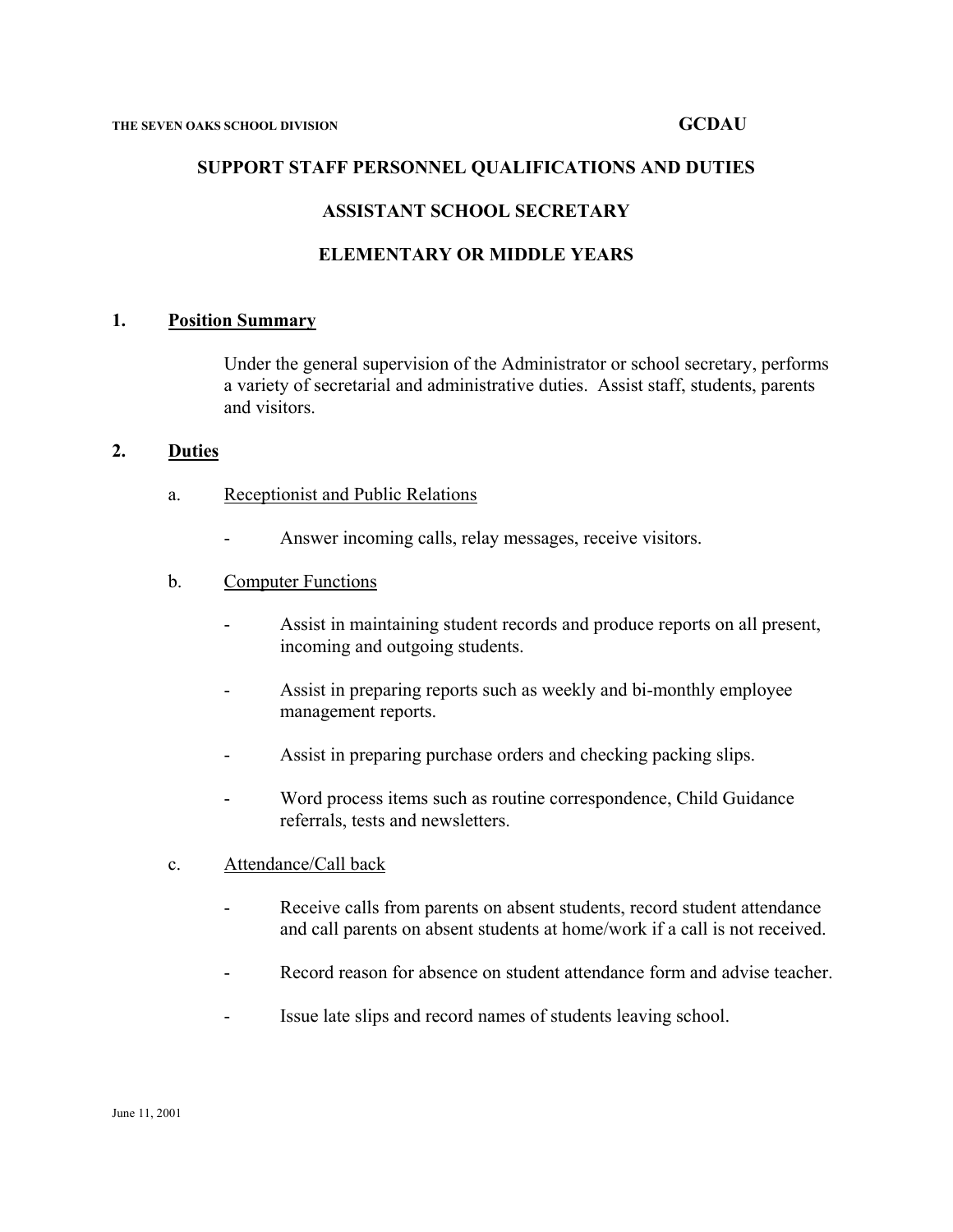### **THE SEVEN OAKS SCHOOL DIVISION GCDAU**

### **2. Duties**

- d. Office Management
	- Assist with organizing and maintaining office files.
	- Assist with opening, sorting and directing incoming mail.
	- Assist with ordering, maintaining and distributing supplies, stamps, bus tickets/passes.
	- Assist with calls when machines need servicing.
- e. Other Duties
	- Assist with supervising students in the office area in the absence of the Administrator.
	- Assist with emergent needs of students in absence of Administrator.
	- Operate PA system.
	- Photocopy
	- Assist staff in operating office equipment.

### **3. Education**

- Grade XII
- One year Administrative Assistant course or equivalent to attain knowledge of word processing, keyboarding, basic accounting is preferred.
- Typing 60 wpm.
- Use of office equipment such as computer, multi-line phone, calculator, photocopier and fax machine.